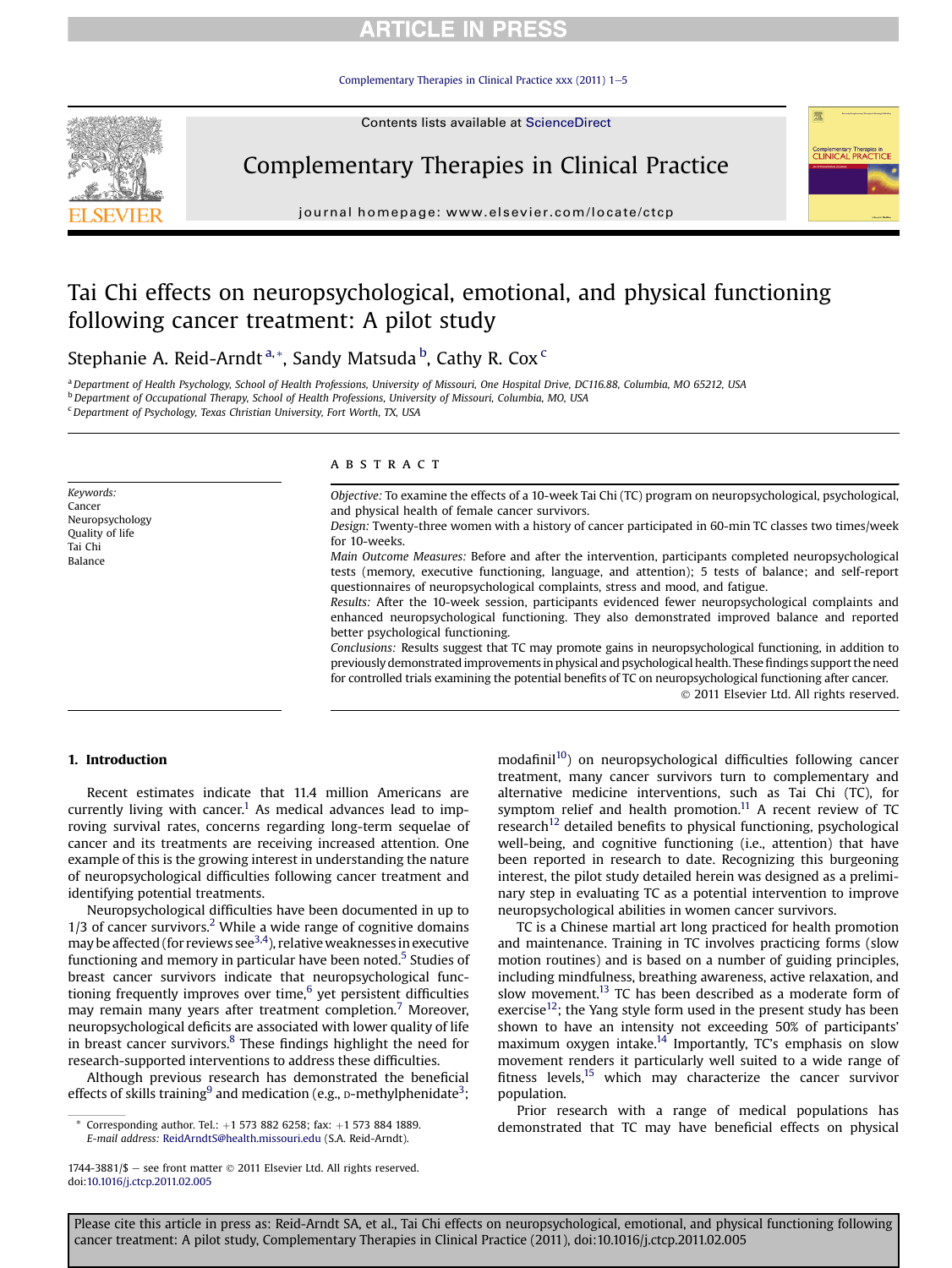## **ARTICLE IN PRESS**

functioning and psychological well-being. TC can positively affect balance, flexibility, strength, and aerobic capacity[.13,16](#page-4-0) Documented psychological benefits of TC include reduced tension, depression, and anger, and improved quality of life in a wide range of pop-ulations,<sup>[17](#page-4-0)</sup> including cancer survivors.<sup>[18](#page-4-0)</sup> Authors of a recent review of the literature recognized the benefits of TC but noted there remains insufficient evidence to either support or refute the potential superiority of TC over other treatments for improving physical and psychological health in cancer patients[.19](#page-4-0) However, based on their review of the literature, the authors called for additional research to evaluate this possibility.

To date there has been limited work examining the potential effects of TC on neuropsychological functioning. However, one study of middle-aged women demonstrated changes in electroencephalographic (EEG) activity that was suggestive of increased alertness after practicing  $TC^{20}$  $TC^{20}$  $TC^{20}$  Further, another study on the combined effects of a single session of TC and yoga intervention noted improved performance on a simple addition task, $^{21}$  $^{21}$  $^{21}$  perhaps due to improved focus and attentiveness.

We hypothesize that TC may improve neuropsychological functioning via several mechanisms. First, as a form of moderate aerobic exercise, TC may benefit cognitive functioning in a manner similar to other exercise programs.[22](#page-4-0) Increased levels of aerobic activity have been associated with better cognitive abilities both when evaluating concurrent exercise habits and cognitive abilities, $23$  and when examining this relationship retrospectively.<sup>[24](#page-4-0)</sup> This relationship may reflect enhanced vascular functioning via aerobic exercise, which has also been demonstrated with TC.<sup>[25](#page-4-0)</sup> Second, TC's emphasis on learning new motor skills may provide additional benefits to cognitive functioning beyond what is realized with repetitive aerobic exercise having no learning component (e.g., walking, running on a treadmill). In support of this, a large body of research indicates that engaging in cognitively challenging activities may buffer against cognitive decline with aging.<sup>[26](#page-4-0)</sup> In addition, nonhuman animal research has documented that aerobic exercise requiring new motor learning exceeds the neuroanatomical benefits of other repetitive exercise forms.[27](#page-4-0) Finally, TC may surpass other exercise interventions in its ability to affect cognitive functioning because of the additional element of encouraging mindfulness, $13$  a state of relaxed, focused attention. In fact, others have hypothesized that meditation alone may positively affect cognitive functioning after cancer treatment, $28$  as research with other populations has demonstrated that meditation can improve attention.<sup>[29](#page-4-0)</sup>

Thus, this pilot study was undertaken as a first step in examining the potential benefits of TC to neuropsychological functioning among women with a history of cancer. It was predicted that prior research on the benefits of TC to emotional well-being, selfreported fatigue, and balance would be replicated. In addition, we predicted that participation in TC may positively affect neuropsychological functioning, as assessed by standardized neuropsychological tests and self-report measures.

### 2. Materials and methods

#### 2.1. Participants

Twenty-three female cancer survivors<sup>d</sup> were recruited from university-based oncology clinics and from the community in a mid-sized, Midwestern city. Individuals were eligible to participate if they had been diagnosed with cancer (any site) and had undergone chemotherapy, with treatment completed at least 12 months prior to the start of the study. Cancer sites included breast ( $n = 16$ ), ovarian ( $n = 3$ ), endometrial ( $n = 1$ ), non-Hodgkin's lymphoma ( $n = 2$ ), and chronic lymphocytic leukemia ( $n = 1$ ). All participants had received chemotherapy; a majority had undergone surgery (65.2%) and/or radiation therapy (60.9%). Eleven participants (47.8%) had taken adjuvant hormone therapies. Exclusion criteria included: brain metastases, prior/current neurological disease/insult (e.g., stroke, multiple sclerosis, traumatic brain injury), and prior/current severe mental illness or substance abuse.

#### 2.2. Procedure

The research protocol, including procedures associated with recruitment, consent, treatment, and follow up evaluation, was approved by the appropriate university institutional review board. Participants received information regarding the study from oncology clinic health care providers and via word of mouth in community and university-based support groups. Informed written consent was obtained from each participant per institutional review board guidelines.

Study participants completed two data collection sessions: the first prior to the start of the 10-week TC course, and the second within one-month after the course was complete. Data collection was completed by a research assistant under the supervision of the principal investigator (SRA); the TC class instructor and study coinvestigator (SM) was not involved in data collection, with the exception of recording class attendance. Training in administration of the balance measures was provided to the research assistant by the co-investigator (SM), a licensed occupational therapist with extensive experience in clinical assessment and treatment of physical functioning and balance. During the pre- and post-intervention sessions, participants completed a standard battery of neuropsychological tests, a brief balance screening, and self-report questionnaires. Participants were paid a nominal sum (\$20) for each of these two 90-min sessions, as a token of appreciation for their involvement in this research.

The TC classes were taught by the co-investigator (SM), a trained TC instructor. The 1 hour classes met 2 times per week for 10 weeks. The frequency and duration of classes compares favorably to other TC studies and to typical community classes, and was considered to be a realistic and reasonable commitment to ask of study participants. Two sessions of classes were offered, to ensure that the class size did not exceed 15 participants.

Instruction was based on Tai Chi Fundamentals (TCF), a modification of a classic Yang style TC. $30$  The simplified TCF form is taught in a motor progression, making it easier and faster to learn than classic longer forms. The 15 moves are completed in about 5 min, compared to classic forms that are  $10-20$  min in length. This form was selected because it has been in similar research with people having chronic diseases.<sup>31</sup> Additionally, Yang style is also one of the most popular Tai Chi forms practiced worldwide[,30](#page-4-0) increasing the likelihood that this research could be conducted in other communities and making it easier for participants in this study to find similar classes after the project ended.

Each class began with a brief period of instructor-guided sharing between class participants. Class continued with warm up exercises that focused on TC principles such as gathering and sensing qi (energy), posture (body upright), breathing, active relaxation, centering, and balancing. Warm ups included twelve basic moves designed to help persons coordinate breathing with moving in a sequence that progressed in difficulty; these discrete moves corresponded to the sequence of moves learned in form practice during the second half of each class. Moves utilized in the second

 $\overline{d}$  Twenty-nine individuals enrolled and 23 participants completed the study. Ttest analyses revealed no differences between those who completed the study and those who did not in terms of demographic variables, cognitive functioning, physical functioning, or psychological functioning at Time 1 (pre-class).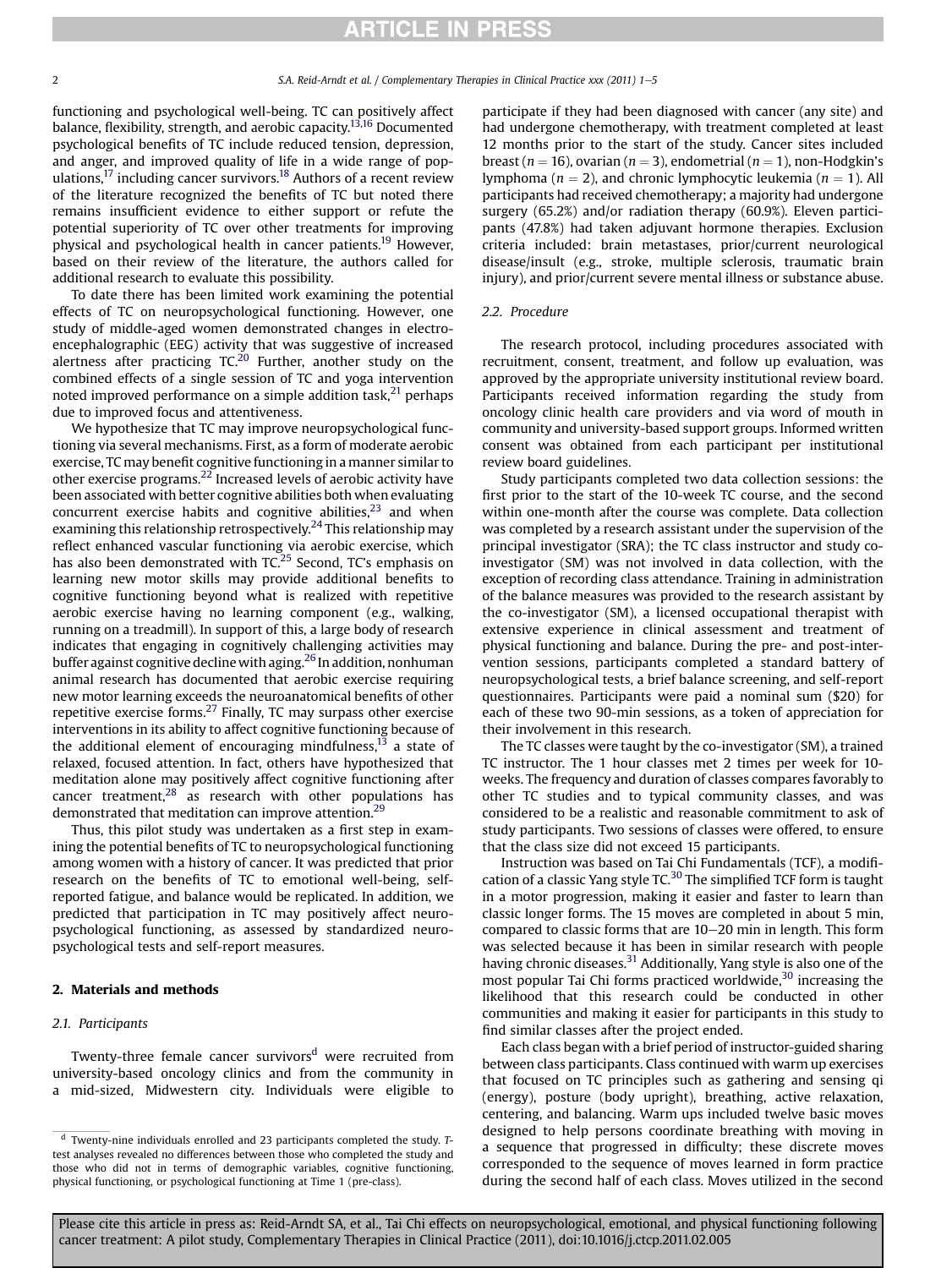half of each class meeting included ward off, cloud hands, single whip, brush knee, snake creeps down, and single leg stances and kicks. All participants were able to engage in the forms in both standing and floor-based positions, with the exception of one participant who did the exercises from a chair due to her mobility limitations. Both silence and stillness were components of the class, but tranquil music composed by the creator of the TCF form $30$  was used consistently during form practice.

## 2.3. Measures

#### 2.3.1. Cognitive

Neuropsychogical tests sensitive to cognitive difficulties in  $cancer$  survivors<sup>4</sup> were administered. This battery included: (a) Memory: Rey Auditory Verbal Learning Test<sup>32</sup>; (b) Executive functioning: Trail Making Test B,<sup>33</sup> Stroop Test<sup>34</sup>; (c) Language: Controlled Oral Word Association Test<sup>35</sup>; and, (d) Attention: WAIS-III Digit Span and Digit Symbol,[36](#page-4-0) and Trail Making Test A.[33](#page-4-0) Raw scores were transformed to z-scores using age-, education-, and genderbased normative data. $37$  These tests were selected for the present study because they have specifically been identified as sensitive to neuropsychological deficits following cancer treatments (see $4$  for a summary). Measures were selected to maximize the likelihood of identifying cognitive deficits while limiting participant fatigue and response burden.

Cognitive complaints were assessed with the Multiple Abilities Self-Report Questionnaire (MASQ).<sup>[38](#page-4-0)</sup> With this measure, respondents indicate on a 5-point scale whether they experienced cognitive difficulties in six domains: Verbal Memory, Visual Memory, Attention, Language, and Visuospatial Abilities. This questionnaire has demonstrated utility with cancer survivors in other research.<sup>[9](#page-4-0)</sup>

#### 2.3.2. Psychological

The Impact of Event Scale-Revised (IES- $R^{39}$  $R^{39}$  $R^{39}$ ) was used to measure levels of distress with respect to cancer diagnosis and treatment. This study utilized one subscale measuring intrusive thoughts and a second measuring avoidance behavior, both of which have been used to assess psychological trauma and stress symptoms. A total summary scorewas also computed. The POMS-SF, which is a 37-item version of the original 65-item POMS, was developed to assess mood in cancer patients.[40](#page-4-0) There are six subscales: Depression, Vigor, Confusion, Tension, Anger, and Fatigue.

#### 2.3.3. Physical

Fatigue was evaluated with the POMS-SF Fatigue subscale. $40$ Balance was assessed with a short battery of measures $41$  that took 10-15 min to complete. This battery included: Five Times Sit to Stand

#### Table 1

ANOVA comparisons of pre- and post-intervention cognitive functioning.

 $(FTSS - postural control and lower extremity strength)$ , Single Heel Raises (SHR  $-$  walking endurance and ankle strength), Multidirectional Reach ( $MR - balance$  while reaching in anterior-posterior and medial-lateral directions), Timed Up and Go (TUG  $-$  functional mobility), Single Leg Stance (SLS  $-$  lower extremity strength and balance), and Habitual Gait Speed (HGS - lower extremity power and dynamic balance).

### 3. Statistical analyses

Within-subjects ANOVAs were performed to determine whether participants evidenced changes in functioning from prior to the start of the 10-week TC class (Time 1) to after the class (Time 2). Consistent with other research on cognitive functioning in cancer survivors, $8$  Reliable Change Index (RCI) analyses<sup>[42](#page-4-0)</sup> were completed to determine whether changes in neuropsychological test score were statistically reliable.

#### 4. Results

#### 4.1. Demographics

Participants' average age was 62.3 years (SD  $= 10.8$ ); average education was 16.4 years (SD  $= 2.1$ ). Participants were an average of 6.5 years post-cancer diagnosis  $(SD = 4.1)$ .

#### 4.2. Pre-post-intervention changes

#### 4.2.1. Cognitive functioning

As presented in Table 1, statistically significant changes in neuropsychological test scores were observed on measures of immediate memory (Rey Trial 1, Rey Trials 1-5, Logical Memory I), delayed memory (Logical Memory II), verbal fluency (COWAT), attention (Trails A, Digit Symbol) and executive functioning (Trails B, Stroop Test) (all  $p's < .05$ ). Reliable change index (RCI) analyses with group mean scores for these 8 measures indicated they did not meet criteria for reliable change (all RCI's  $<$  1.37). However, RCI analyses for individuals' scores on these 8 measures revealed that a portion of participants (ranging from 8.7% to 26.1%) evidenced statistically reliable improvements over time (see [Table 2\)](#page-3-0). Finally, significant improvements in self-reported cognitive functioning were found on two MASQ subscales: Verbal Memory ( $p = .01$ ) and Visual Memory ( $p < .05$ ).

## 4.2.2. Psychological functioning

As presented in [Table 2,](#page-3-0) analyses revealed improvements in stress levels, as measured by IES Total ( $p < .05$ ). An improvement

| Domain                             | Variable                  | Time 1       | Time 2      | F                 | p       | <b>RCI</b> | % RC <sup>c</sup> |
|------------------------------------|---------------------------|--------------|-------------|-------------------|---------|------------|-------------------|
| Cognitive Test <sup>a</sup>        | Rey Trial 1               | $-.25(1.03)$ | .34(.88)    | $F(1,22) = 5.74$  | .026    | .82        | 26.1              |
|                                    | Rey Trial $1-5$           | .18(1.07)    | .65(1.03)   | $F(1,22) = 5.03$  | .035    | .55        | 17.4              |
|                                    | WMS-LMI                   | .96(.90)     | 1.62(.57)   | $F(1,22) = 26.32$ | < .001  | 1.27       | 17.4              |
|                                    | WMS-LMII                  | 1.26(.72)    | 1.74(.43)   | $F(1,21) = 15.97$ | $=.001$ | .94        | 13.6              |
|                                    | COWAT                     | $-46(.87)$   | $-.07(.87)$ | $F(1,22) = 12.00$ | $=.002$ | .67        | 13                |
|                                    | Digit Symbol              | 1.03(.92)    | 1.27(.84)   | $F(1,22) = 3.82$  | .064    | .47        | 8.7               |
|                                    | Trails A                  | .31(1.28)    | .99(.58)    | $F(1,22) = 12.29$ | .002    | 1.05       | 17.4              |
|                                    | Trails B                  | $-.36(2.28)$ | .28(1.86)   | $F(1,22) = 18.49$ | < .001  | 1.36       | 26.1              |
|                                    | Stroop Test               | .37(1.06)    | .72(.88)    | $F(1,22) = 6.46$  | .019    | .47        | 4.3               |
| Cognitive Self-Report <sup>b</sup> | MASQ Verbal Memory        | 3.67(.38)    | 3.87(.39)   | $F(1,21) = 7.83$  | .011    |            |                   |
|                                    | <b>MASO Visual Memory</b> | 3.98(.30)    | 4.14(.31)   | $F(1,21) = 4.98$  | .037    |            |                   |

<sup>a</sup> Values for Cognitive Tests at Time 1 and Time 2 reflect z-scores, computed based on age-, education- and gender-based normative data.

<sup>b</sup> Values for Cognitive Self-Report measures at Time 1 and Time 2 reflect mean scores (to correct for any missing data).

<sup>c</sup> % RC refers to the % of individuals evidencing reliable change, per RCI analyses, on each Cognitive test.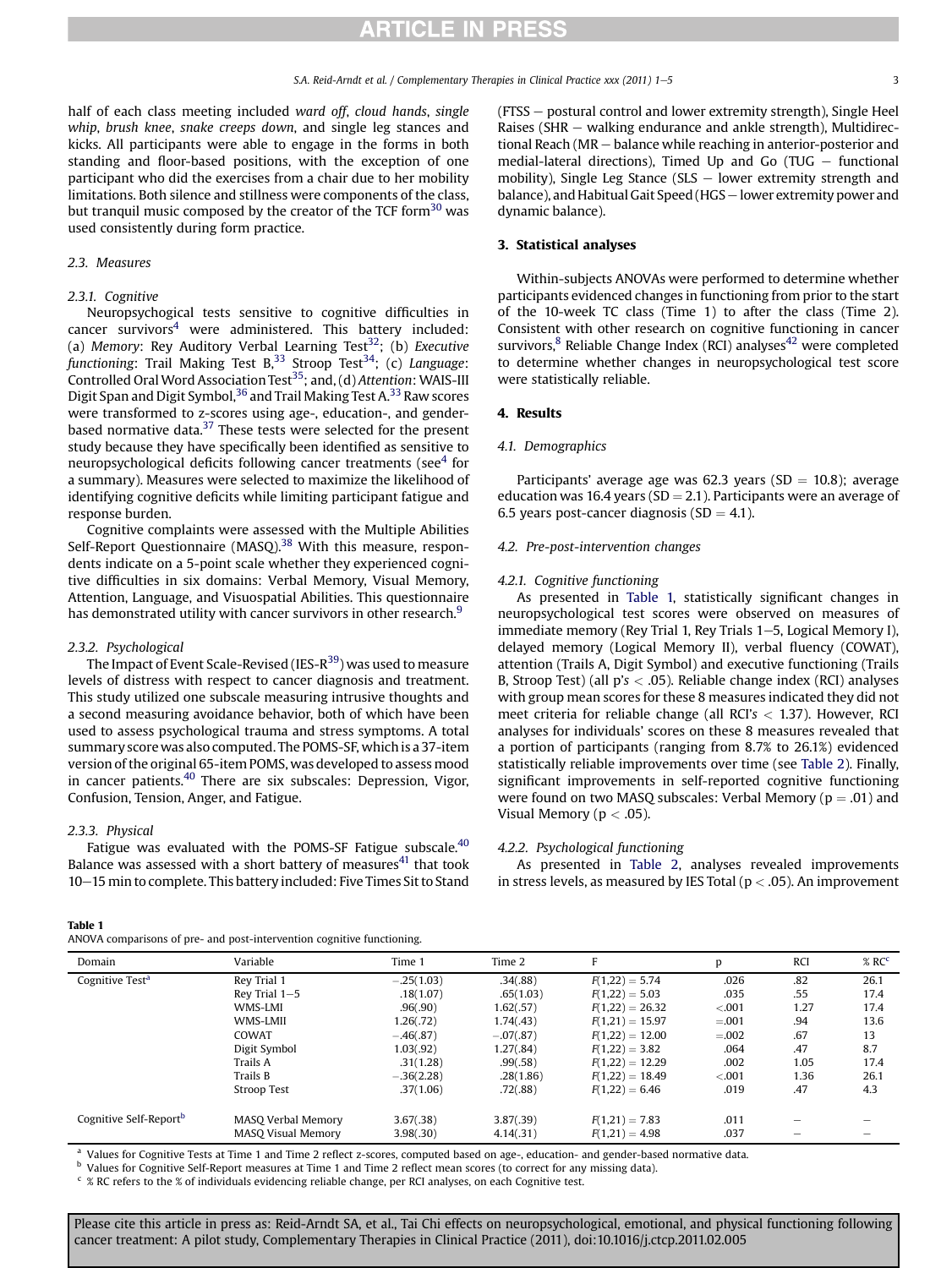# **RTICLE IN PRESS**

<span id="page-3-0"></span>

ANOVA comparisons of pre- and post-intervention psychological and physical functioning.

| Domain                     | Variable           | Time 1      | Time 2    | F                                            | р    |
|----------------------------|--------------------|-------------|-----------|----------------------------------------------|------|
| Psychological <sup>a</sup> | <b>IES Total</b>   | .74(.61)    | .44(.34)  | $F(1,19) = 4.55$                             | .046 |
|                            | <b>IES Avoid</b>   | .97(.76)    | .57(.67)  | $F(1,19) = 4.09$                             | .058 |
|                            | POMS Vigor         | 2.27(.44)   | 2.47(.49) | $F(1,21) = 4.00$                             | .059 |
|                            |                    |             |           |                                              |      |
| Physical <sup>b</sup>      | Habitual           | 2.53(.88)   | 2.09(.53) | $F(1,22) = 7.62$                             | .011 |
|                            | Gait               |             |           |                                              |      |
|                            | $M.$ Reach $-$ Rt. |             |           | $8.44(2.12)$ 10.55(2.22) $F(1,22) = 11.91$   | .002 |
|                            | Timed Up/Go        | 7.66(2.36)  |           | 6.41(1.50) $F(1,22) = 12.48$                 | .002 |
|                            | Sit to Stand       | 10.44(2.81) |           | $8.82(2.50)$ $F(1,22) = 13.81$               | .001 |
|                            | Single             |             |           | $22.13(5.00)$ $24.30(3.34)$ $F(1,22) = 4.22$ | .052 |
|                            | $Heel - Rt$ .      |             |           |                                              |      |

<sup>a</sup> Values for Psychological measures at Time 1 and Time 2 reflect mean scores (to

correct for any missing data). <sup>b</sup> Units of data for Physical functioning measures at Time 1 and Time 2 are: Habitual Gait Speed (feet/second), Multidirectional Reach Test - Right (inches), Timed Up and Go (feet/seconds), Sit to Stand (seconds), and Single Heel Raises  $-$  Right (# of heel raises).

approaching significance was also noted in self-reported vigor (POMS Vigor:  $p = .059$ ). There were no significant effects with other POMS scales, the FACT-G, or the MAC [all  $Fs < 1.97$ ].

## 4.2.3. Physical functioning

Analyses revealed significant improvements from Time 1 to Time 2 on multiple measures of balance, including: Habitual Gait Speed, Multidirectional Reach (right arm only), Timed Up and Go, Sit to Stand, and Single Heel Raises (right foot only) (all  $p's < .05$ ). No significant changes were documented in fatigue: POMS Fatigue  $(F = .25)$ . See Table 2.

#### 5. Discussion

Consistent with prior research, data from this pilot study of a TC intervention for cancer survivors suggested that participants experienced improved balance, as indicated by multiple measures, following 10-weeks of TC. Study participants also reported lower feelings of stress and increased vigor following the completion of the class. Such benefits to physical and psychological well-being have been reported in generally healthy populations and in individuals with chronic medical issues (e.g., fibromyalgia $^{31}$  $^{31}$  $^{31}$ ), as well as in persons with cancer.<sup>[18](#page-4-0)</sup> They provide further support for the potential benefit of TC to improve emotional well-being and physical functioning.

In addition, this study presents novel findings suggesting that participation in TC may be associated with reductions neuropsychological difficulties among cancer patients. First, pre-post evaluation revealed significant improvements in self-reported memory functioning among this group of cancer survivors. Moreover, statistically reliable improvements in performances on neuropsychological tests, particularly those involving memory and attention, were noted among a portion of study participants. These findings point to need for future research examining the potential utility of TC interventions for addressing cognitive difficulties following diagnosis and treatment for cancer.

As a pilot study, this research was intended to provide initial data that might stimulate future studies on the potential benefits of TC to cognitive functioning among cancer survivors. However, several limitations of this work must be noted. First, future research would be improved with a larger sample size and greater sample homogeneity (e.g., participants with a single cancer site). Second, the absence of a control group leaves several questions unanswered. For example, it remains possible that gains in functioning may reflect normal improvements over time rather than direct benefit from the intervention. Additionally, without active treatment comparison groups, it is not possible to identify what specific components of the TC intervention may be driving some of the observed benefits. Comparisons with an exercise intervention would help clarify whether effects are specific to TC or if they may occur with other types of exercise. Use of a control condition involving social support (e.g., traditional social support group) or a mindfulness component (e.g., MBSR) would shed light on whether the psychological and cognitive benefits observed in this study may have been secondary to a non-exercise component of TC. Finally, while the music utilized in this intervention was a standard component of the Tai Chi Fundamentals program,<sup>[30](#page-4-0)</sup> the specific effects of including this as part of a TC intervention are unknown. To enhance health care providers' ability to replicate findings of benefit with cancer survivors in other settings, future research would benefit from also controlling for this component of the intervention to distinguish its particular effects.

Despite these limitations, this research provides preliminary findings suggesting that TC has the potential to promote gains in cognitive functioning as well as physical and psychological wellbeing in cancer survivors. Because approximately 1/3 of cancer survivors may be experiencing cognitive difficulties following cancer treatment, $2$  there is great need to identify feasible and effective interventions to treat this potential long-term consequence of cancer and its treatments. Moreover, given the growing interest in complementary therapies, examination of TC to address these consequences among cancer survivors may have particular merit.

#### Conflict of interest

The authors have no conflicts of interest related to this work.

#### Acknowledgments

We wish to thank Carmen Abbott for her assistance with the balance measures utilized in this project, and Joseph Hammer for his help in collecting data. We also thank the cancer survivors whose participation made this study possible. This research was supported by a grant from the University of Missouri, School of Health Professions (PI: S.A. Reid-Arndt).

## References

- 1. American Cancer Society. Cancer facts & figures 2010. Atlanta: American Cancer Society; 2010.
- 2. Ahles TA, Saykin A. Cognitive effects of standard-dose chemotherapy in patients with cancer. Cancer Investigation 2001;19:812-20.
- 3. Tannock IF, Ahles TA, Ganz PA, Van Dam FS. Cognitive impairment associated with chemotherapy for cancer: report of a workshop. Journal of Clinical Oncology 2003;22(11):2233-9.
- 4. Reid-Arndt SA. The potential for neuropsychology to inform functional outcomes research with breast cancer survivors. NeuroRehabilitation 2006;21  $(1):51-64.$
- 5. Anderson-Hanley C, Sherman ML, Riggs R, Agocha VB, Compas BE. Neuropsychological effects of treatments for adults with cancer: a meta-analysis and review of the literature. Journal of the International Neuropsychological Society 2003:9(7):967-82.
- 6. Schagen SB, Van Dam FS, Muller MJ, Boogerd W, Lindeboom J, Bruning PF. Cognitive deficits after postoperative adjuvant chemotherapy for breast carcinoma. Cancer 1999:85:640-50.
- 7. Ahles TA, Saykin A, Furstenberg CT, Cole B, Mott LA, Skalla K, et al. Neuropsychologic impact of standard-dose systemic chemotherapy in long-term survivors of breast cancer and lymphoma. Journal of Clinical Oncology 2002;  $20:485-93.$
- 8. Reid-Arndt SA, Hsieh C, Perry MC. Neuropsychological functioning and quality of life during the first year after completing chemotherapy for breast cancer. Psycho-Oncology 2010;19(5):535-44.